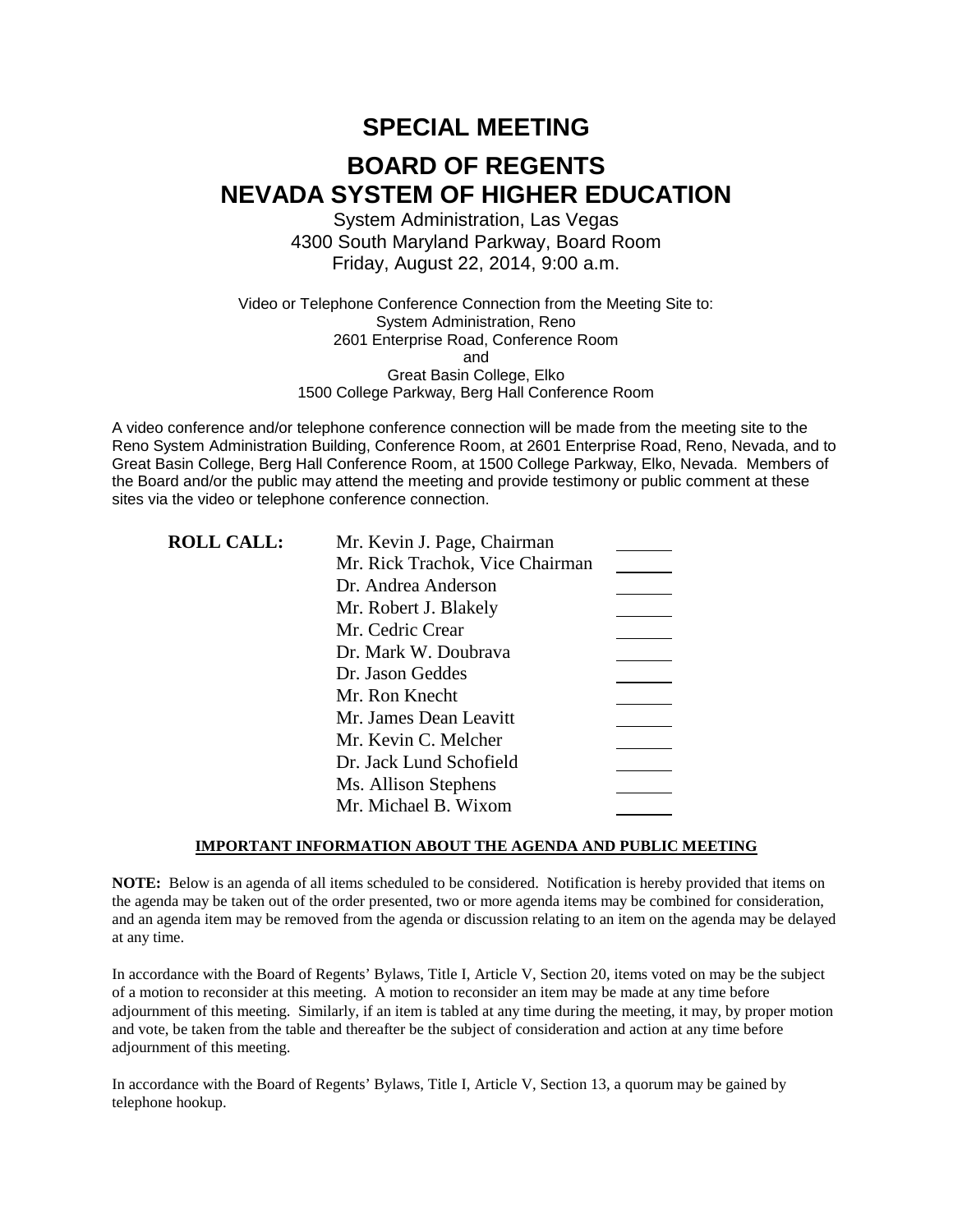### Board of Regents' Special Meeting Agenda Page 2 and 2 08/22/14

Some agenda items are noted as having accompanying reference material. Reference material may be accessed on the electronic version of the agenda by clicking the reference link associated with a particular item. The agenda and associated reference material may also be accessed on the Internet by visiting the Board of Regents' website at:

### <http://system.nevada.edu/Nshe/index.cfm/administration/board-of-regents/meeting-agendas/>

Many public libraries have publicly accessible computer terminals. Copies of the reference material and any additional support materials that are submitted to the Board of Regents' Office and then distributed to the members of the Board of Regents after the mailing of this agenda but before the meeting, will be made available as follows: 1. Copies of any such materials are available at the Board of Regents' Office at 2601 Enterprise Road, Reno, Nevada and the Board of Regents' Office at 4300 South Maryland Parkway, Las Vegas, Nevada. A copy may be requested by calling Patty Rogers at (775) 784-3464; 2. Copies of any such materials will also be available at the meeting site.

Reasonable efforts will be made to assist and accommodate physically disabled persons attending the meeting. Please call the Board office at (775) 784-4958 in advance so that arrangements may be made.

# **CALL TO ORDER – ROLL CALL**

# **PLEDGE OF ALLEGIANCE**

### **1. PUBLIC COMMENT INFORMATION ONLY**

Public comment will be taken during this agenda item. No action may be taken on a matter raised under this item until the matter is included on an agenda as an item on which action may be taken. Comments will be limited to two minutes per person. Persons making comment will be asked to begin by stating their name for the record and to spell their last name. The Board Chair may elect to allow additional public comment on a specific agenda item when that agenda item is being considered.

In accordance with Attorney General Opinion No. 00-047, as restated in the Attorney General's Open Meeting Law Manual, the Board Chair may prohibit comment if the content of that comment is a topic that is not relevant to, or within the authority of, the Board of Regents, or if the content is willfully disruptive of the meeting by being irrelevant, repetitious, slanderous, offensive, inflammatory, irrational or amounting to personal attacks or interfering with the rights of other speakers.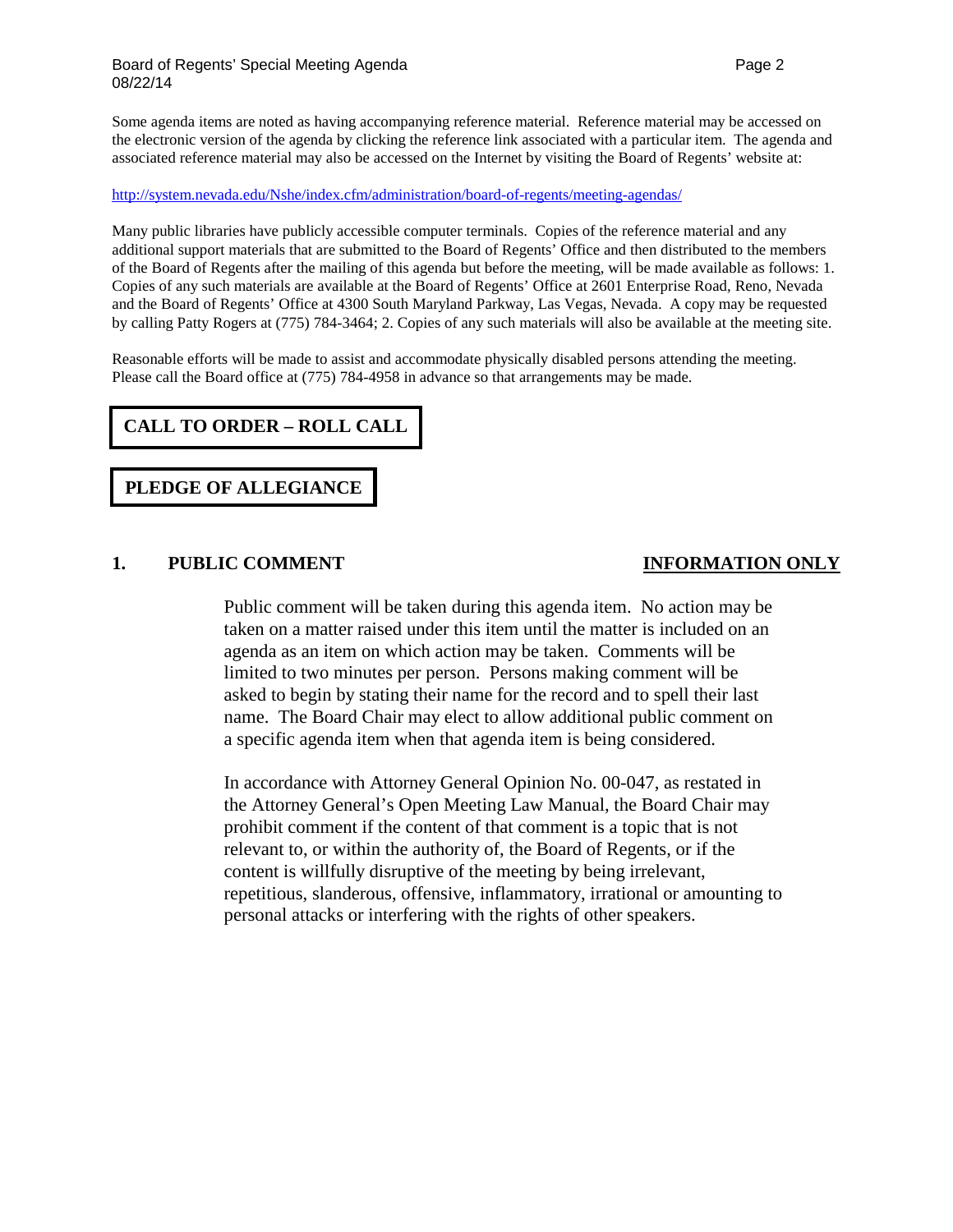### **2. UNIVERSITY GATEWAY PROJECT FOR POSSIBLE ACTION MEMORANDUM OF UNDERSTANDING, UNLV**

UNLV President Donald D. Snyder requests approval of a Memorandum of Understanding (MOU) for the proposed University Gateway Project. University Gateway Project is a mixed use retail, housing, parking garage and office space redevelopment on the east side of Maryland Parkway across from UNLV (across from the Greenspun Hall and south of University Road). *[\(Refs. BOR-2a,](http://system.nevada.edu/tasks/sites/Nshe/assets/File/BoardOfRegents/Agendas/2014/aug-mtgs/bor-aug22-refs/BOR-2a.pdf) [BOR-2b,](http://system.nevada.edu/tasks/sites/Nshe/assets/File/BoardOfRegents/Agendas/2014/aug-mtgs/bor-aug22-refs/BOR-2b.pdf) [BOR-2c](http://system.nevada.edu/tasks/sites/Nshe/assets/File/BoardOfRegents/Agendas/2014/aug-mtgs/bor-aug22-refs/BOR-2c.pdf) and [BOR-2d\)](http://system.nevada.edu/tasks/sites/Nshe/assets/File/BoardOfRegents/Agendas/2014/aug-mtgs/bor-aug22-refs/BOR-2d.pdf)*

*FISCAL IMPACT: The potential impact of approving this MOU is the purchase price of \$17,700,000 or, if leased, an estimated annual lease payment of \$1,335,000 over twenty years.*

### **3. FISCAL YEAR 2015-17 BIENNIAL BUDGET FOR POSSIBLE ACTION AND CAPITAL IMPROVEMENT REQUEST**

Chancellor Daniel J. Klaich and NSHE staff will present a report concerning the biennial budget requests for NSHE's biennial operating budget and the budget for capital improvements for the 2015 Legislative Session, including the expansion of medical education budget as previously discussed at the Special Meeting of the Board's Health Sciences System Committee on August 1, 2014. The report will include, but is not limited to, the general overview of the biennial budget process, the establishment of System priorities and a discussion of institutional budgets. The Board will consider these matters, and may take action related to these matters, including, but not limited to, providing direction to the NSHE staff and campus representatives regarding budget priorities and approval of, or changes to, the budgets as presented. *[\(Ref. BOR-3\)](http://system.nevada.edu/tasks/sites/Nshe/assets/File/BoardOfRegents/Agendas/2014/aug-mtgs/bor-aug22-refs/BOR-3.pdf)*

*FISCAL IMPACT: To the extent possible, the costs associated with the budget request will be detailed in the reference materials to be provided.*

## **4.** *PROCEDURES AND GUIDELINES MANUAL* **FOR POSSIBLE ACTION REVISION, DISTRIBUTION OF STUDENT REGISTRATION FEES, ACADEMIC YEARS 2015-2016 AND 2016-2017**

Chancellor Daniel J. Klaich and the institution presidents request approval for the distribution of the registration fees for academic years 2015-2016 and 2016-2017. *[\(Ref. BOR-4\)](http://system.nevada.edu/tasks/sites/Nshe/assets/File/BoardOfRegents/Agendas/2014/aug-mtgs/bor-aug22-refs/BOR-4.pdf)*

*FISCAL IMPACT: The revenue associated with the distribution of the registration fee will be reflected in the State Supported Operating Budget as well as various Self-Supporting Budgets.*